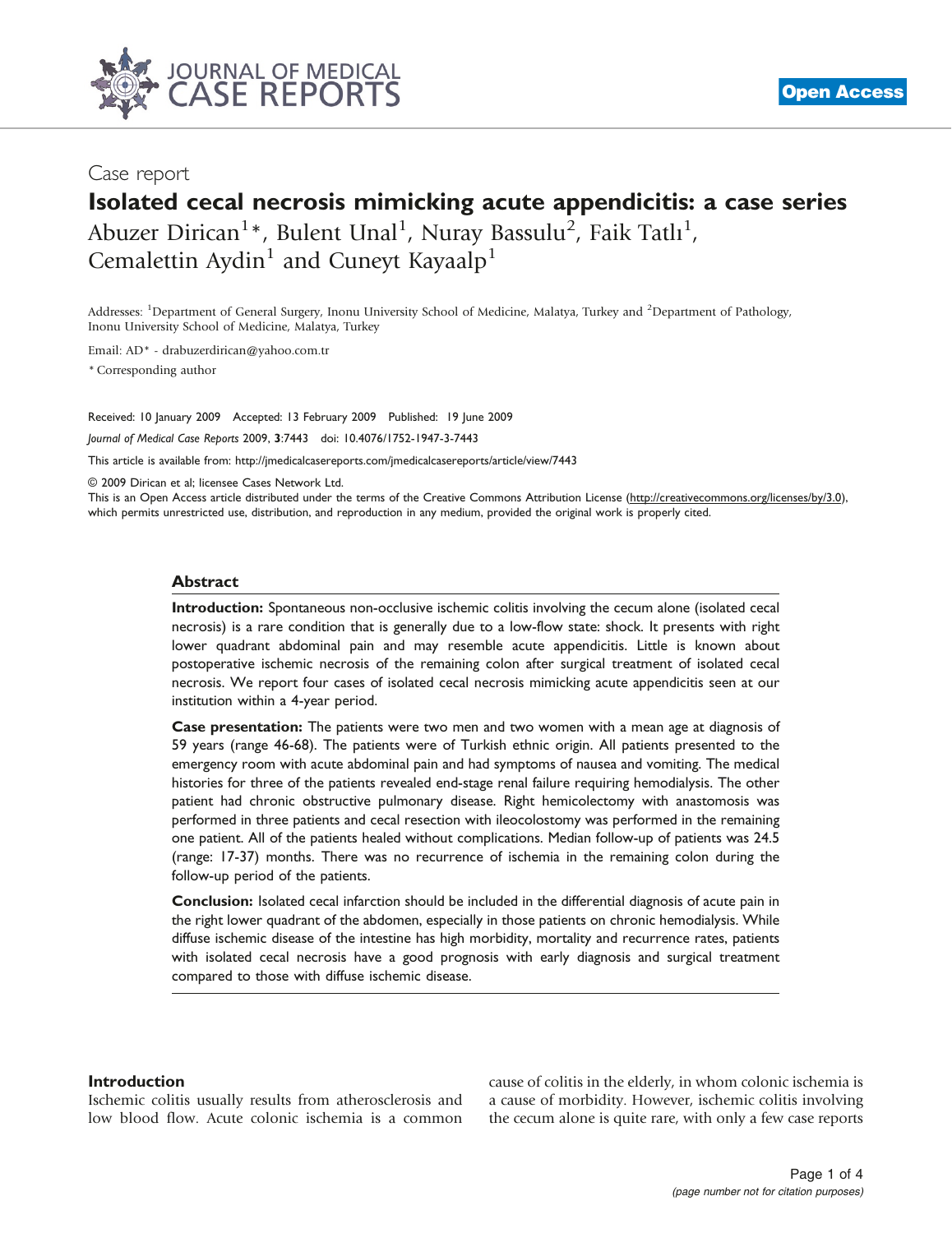in the literature. Isolated ischemic involvement of the right colon has been reported with increasing frequency, particularly in association with shock [[1,2\]](#page-3-0). Cecal infarction presents with right lower quadrant pain, and therefore may resemble acute appendicitis. As this variant of ischemic colitis is less common, it may not be considered in the differential diagnosis of right lower quadrant pain. Given the possibility of cecal perforation, an early diagnosis and surgical treatment are very important factors in such cases. Little is known about postoperative ischemic necrosis of the remaining colon after surgical treatment of isolated cecal necrosis. Here, we report four patients with isolated cecal necrosis mimicking acute appendicitis seen at our institution within a 4-year period.

#### Case presentation

This series is a retrospective analysis of isolated cecal necrosis cases diagnosed and treated at Inonu University Turgut Ozal Medical Center between July 2004 and June 2008. After a detailed examination of the medical records, four patients with confirmed diagnoses of isolated cecal necrosis were identified. Data regarding their age, sex, clinical presentation, comorbid diseases, imaging findings, treatment modality, and follow-up were reviewed. The results of hematological and biochemical analyses were evaluated, including the hemoglobin level, white blood cell count, lactate dehydrogenase, and alkaline phosphatase, as well as plain X-rays, abdominal ultrasound (US), and computed tomography (CT) of the abdomen.

The patients consisted of two men and two women with a mean age at diagnosis of 59 years (range 46-68). The patients were Turkish ethnic origin. All patients presented at the emergency room with acute abdominal pain and had symptoms of abdominal pain, nausea, and vomiting. Acute appendicitis was considered in all of the patients pre-operatively. The medical histories of three patients revealed end-stage renal failure requiring hemodialysis. The other patient had chronic obstructive pulmonary disease. The patients' laboratory findings and clinical characteristics are shown in [Table 1](#page-2-0).

There were no specific signs in the patients' pre-operative plain X-rays. Abdominal US revealed free intra-abdominal fluid in one patient, while the results of abdominal US were normal in the other patients. Only one patient underwent CT, the results of which were normal. In one patient, a diagnosis of cecal necrosis was made at diagnostic laparoscopy. At laparotomy, isolated cecal necrosis and a normal appendix were seen in all patients ([Figure 1\)](#page-2-0). Three patients were treated with right hemicolectomy, and the remaining one patient was treated with cecum resection. Histopathological examinations revealed acute ischemic changes with transmural necrosis and serositis isolated in the cecum in all patients [\(Figure 2](#page-2-0)).

None of the patients showed mesenteric vascular occlusion. There were no postoperative complications, and the median follow-up period was 24.5 (range: 17-37) months.

#### **Discussion**

Colonic ischemia is an significant cause of morbidity in the elderly. The causes of colonic ischemia can be classified as occlusive and non-occlusive [[3](#page-3-0)]. Occlusive factors include atherosclerosis, thromboembolization, venous occlusion, and mechanical bowel obstruction. Nonocclusive colonic ischemia is due to a low-flow state (shock), which causes mesenteric vasoconstriction [\[1\]](#page-3-0). Isolated cecal necrosis can follow atherosclerotic or thromboembolic occlusion of the cecal arteries. Nonocclusive cecal infarction has been reported to occur in association with open-heart surgery, chronic heart disease, certain drugs, and hemodialysis [[4-7\]](#page-3-0).

Hemodialysis patients are at increased risk of ischemic colitis because they have accelerated rates of arterial vascular disease [[8\]](#page-3-0). In addition, hypotension is common during dialysis as large amounts of fluid are removed during the procedure. Our three patients with end-stage renal disease underwent dialysis 3-4 times per week. We evaluated the patients' blood pressure during dialysis before the development of cecal necrosis, and a decrease to 60/40 was observed.

One patient had chronic obstructive pulmonary disease (COPD). There have been no previous reports of a connection between COPD and cecal necrosis. In this patient, the histopathology was reported as hemorrhagic ischemic necrosis, with patent mesenteric arteries. The patient may have had an insufficient blood oxygen level. Overall, isolated right colon or cecal necrosis is poorly understood [[9](#page-3-0)].

Patients with this condition present with sudden-onset predominantly colicky, right-sided lower abdominal pain. An early clinical sign is pain or pressure in the right lower abdomen, which develops to general abdominal tenderness with muscular guarding within a few to 48 hours [\[8\]](#page-3-0). The symptoms in three of our patients began 24 hours after hemodialysis. All of the patients developed abdominal tenderness, guarding, and rebound tenderness. The initial symptoms were abdominal pain and nausea.

Isolated cecal necrosis may present a diagnostic challenge, as it is an unusual, less well-known, and rather atypical presentation of acute colonic ischemia [[10](#page-3-0)]. Diagnosis is difficult because patients present with right-sided abdominal pain and tenderness, suggesting appendicitis, cecal diverticulitis, stercoral perforation, or cecal carcinoma. At present, there is no specific serum marker for colonic ischemia. Diagnostic US has been reported to be helpful in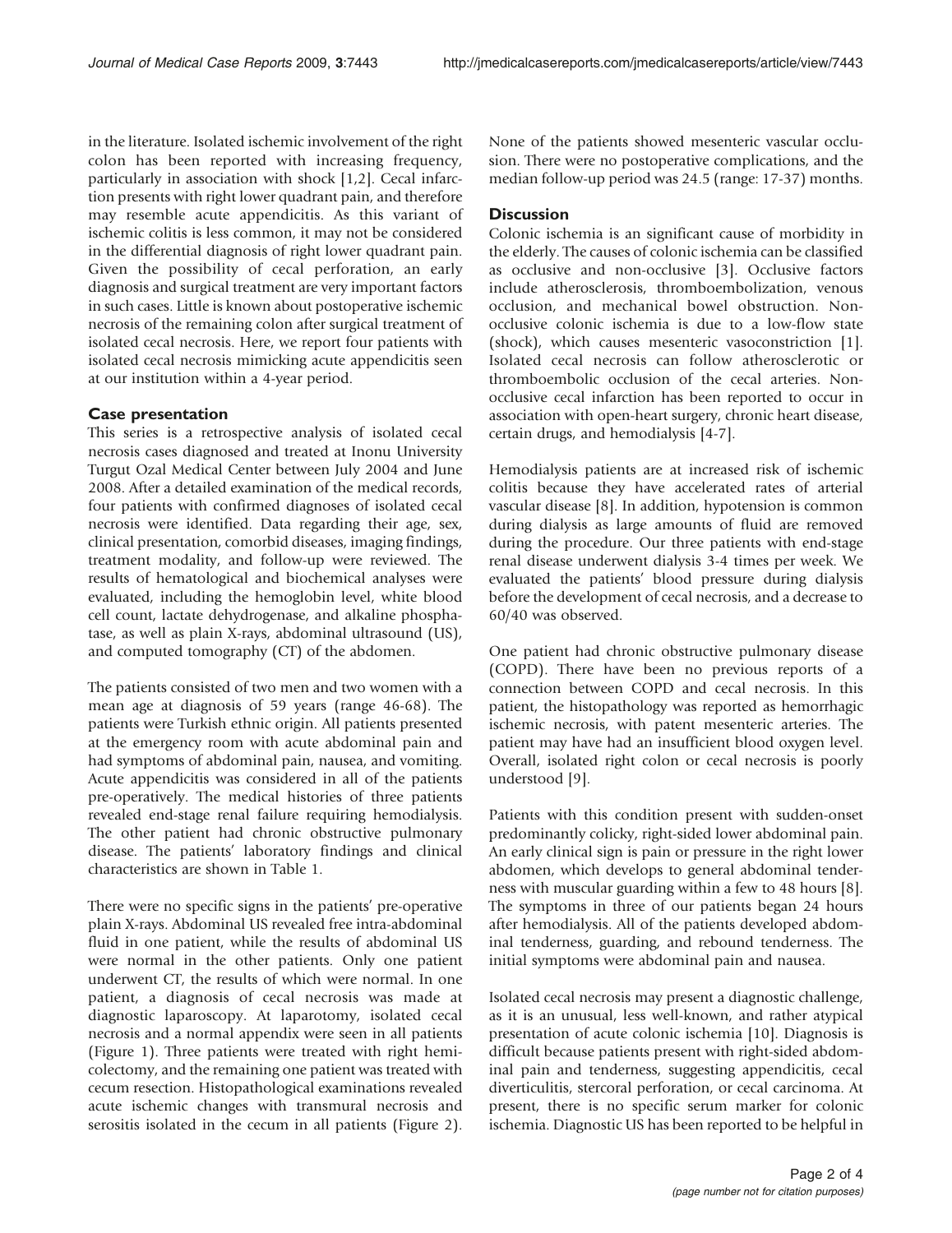| Age, sex | Comorbid diseases | <b>WBC</b> | $Hb$ (g/dL) | LDH (U/L) | CK (U/L) | Treatment           | Follow-up (months) |
|----------|-------------------|------------|-------------|-----------|----------|---------------------|--------------------|
| 58, F    | CRI, DM, HT       | 23,700     | .           | 618       | 238      | Right hemicolectomy |                    |
| 68, F    | CRI               | 6.400      | 16.5        | 323       | 647      | Right hemicolectomy |                    |
| 64, M    | <b>COPD</b>       | 19.400     | 12.         | 9 I I     | 50       | Right hemicolectomy | 25                 |
| 46. M    | CRI               | 21.000     | 13.6        | 262       | 719      | Cecum resection     | 37                 |

<span id="page-2-0"></span>Table 1. Patient characteristics and laboratory findings

CRI, chronic renal insufficiency; DM, diabetes mellitus; HT, hypertension; COPD, chronic obstructive pulmonary disease; WBC, white blood cell count; Hb, hemoglobin; LDH, lactate dehydrogenase; CK, Creatine Kinase.

such cases [[11\]](#page-3-0). CT shows nonspecific findings [\[12\]](#page-3-0), although cecal wall thickening with isolated pneumatosis coli are strongly suggestive of the diagnosis [\[13\]](#page-3-0). Abdominal US was performed in all of our patients, while one patient underwent abdominal CT. There were no specific signs of cecal necrosis. To make a correct diagnosis, suspicion of cecal necrosis based on the clinical history and examination is very important. The use of colonoscopy in patients with suspected ischemic colitis is controversial. Bradbury et al. cautioned that colonoscopy may increase colonic perfusion because of increased transmural pressure [\[14\]](#page-3-0). We did not perform colonoscopy in any of our patients.

Diagnostic laparoscopy may be useful for diagnosis and treatment. Based on the results of diagnostic laparoscopy, we can choose the appropriate incision type. In one of our patients, the diagnosis of cecal necrosis was made at diagnostic laparoscopy, and a middle abdominal incision was chosen. Partial cecal necrosis can be treated by laparoscopic partial cecal resection [\[15](#page-3-0)]. Open surgery was chosen for our patient because of technical problems with the laparoscopic approach at the time of surgery.

If the clinical history and examination lead to suspicion of cecal necrosis, laparotomy should be performed without delay. A middle abdominal incision should be made to allow exploration of all of the intra-abdominal organs and intestine.

The treatment of choice for isolated cecal necrosis is cecal resection or right hemicolectomy. If evidence of peritonitis persists, right hemicolectomy with anastomosis can be performed satisfactorily [[16\]](#page-3-0). One of our patients had 1000 mL of purulent fluid in the abdominal cavity. Cecal resection with an ileocolostomy was performed in this patient, and the patient healed without complications. Right hemicolectomy with anastomosis was performed in the other three patients. The appendix was normal in all patients.

Little information is available regarding the incidence of postoperative ischemic necrosis of the remaining colon after surgical treatment of isolated cecal necrosis. The postoperative course in all of our patients was uneventful. There was no new intestinal vascular occlusion or ischemic colitis in the postoperative period.



Figure 1. Isolated cecal necrosis and a normal appendix.



Figure 2. Histopathological examinations revealed acute ischemic changes with transmural necrosis.